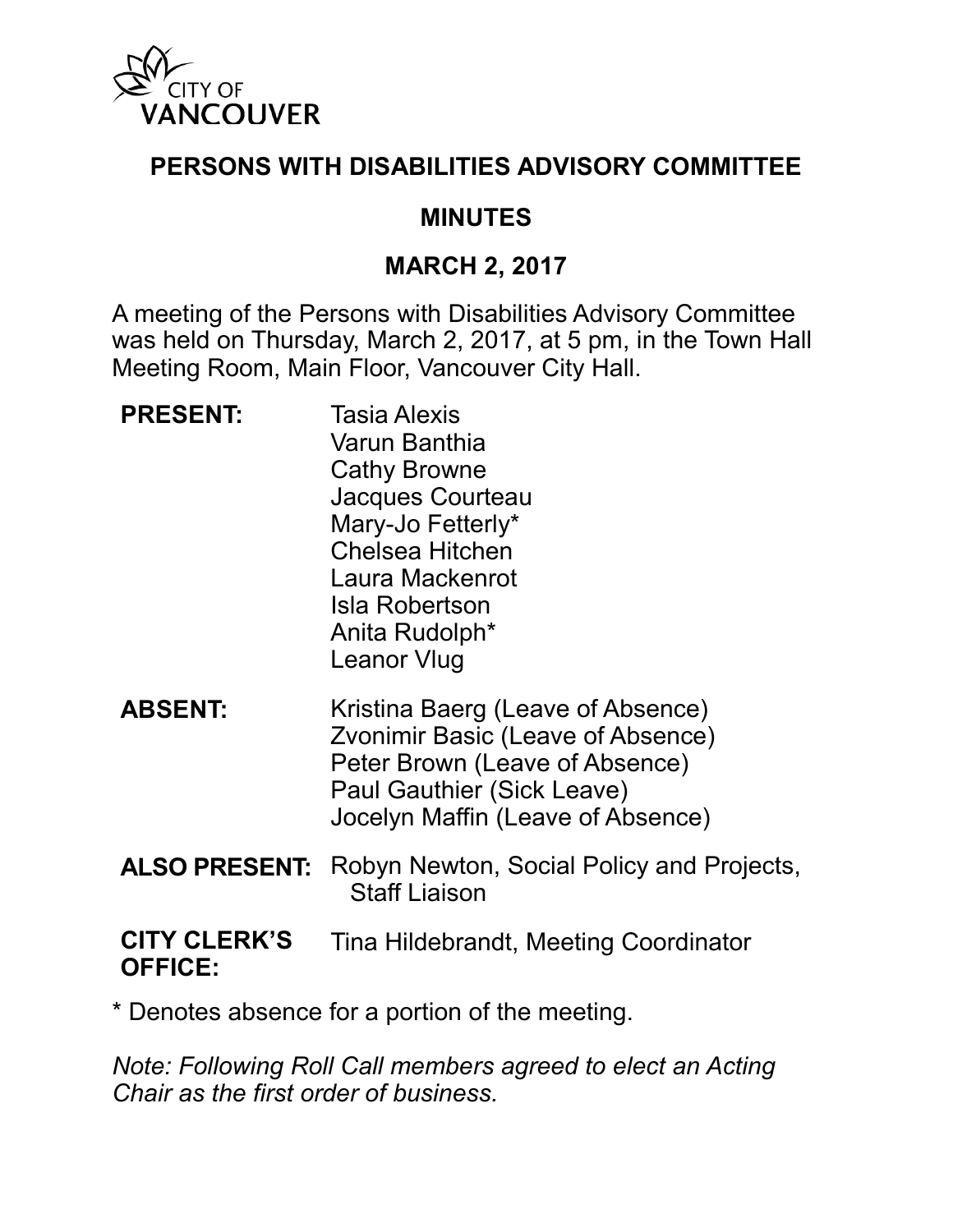## **Election of Chair and Vice-Chair**

MOVED by Laura Mackenrot SECONDED by Tasia Alexis

> THAT the Persons with Disabilities Advisory Committee elect Cathy Browne as Acting Chair.

CARRIED UNANIMOUSLY

*\* \* \* \* \**

*At this point in the proceedings, Cathy Browne assumed the Chair.*

*\* \* \* \* \**

### **Leave of Absence Requests**

MOVED by Mary-Jo Fetterly SECONDED by Jacques Courteau

> THAT the Persons with Disabilities Advisory Committee approve leaves of absence for Kristina Baerg, Zvonimir Basic, Peter Brown and Jocelyn Maffin for this meeting.

### CARRIED UNANIMOUSLY

## **VARY AGENDA**

MOVED by Laura Mackenrot SECONDED by Mary-Jo Fetterly

> THAT the Persons with Disabilities Advisory Committee vary the order of the agenda to deal with Item 3 next.

CARRIED UNANIMOUSLY AND BY THE REQUIRED MAJORITY

*Note – for clarity, the minutes are recorded in chronological order.*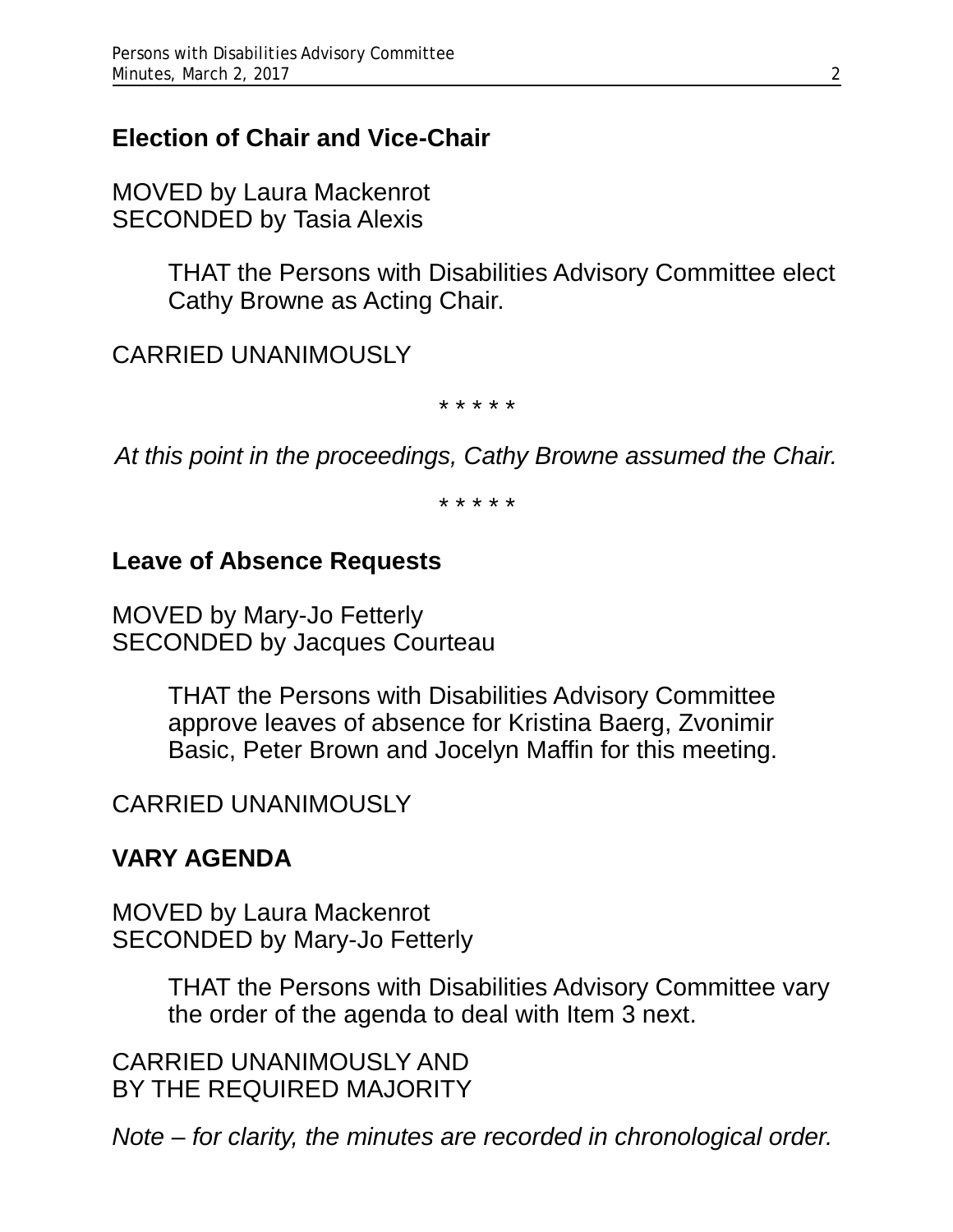## **3. People, Parks and Dogs**

Erin Embley, Planner, Parks and Recreation, sought the Committee's feedback on draft recommendations from the People, Parks and Dogs Strategy *(guide distributed – on file)* and, along with Tate White, Planning Analyst, Parks and Recreation, responded to questions.

*In discussion feedback included the following:* 

- accessible fencing for people with limited or no hand function;
- brail on all signage;
- adequate lighting along paths and surface material that is safe for persons with disabilities (i.e. wheelchair and cane users, visually impaired);
- accessible parking near off-leash sites; and
- accessible benches and restrooms.

Members also stressed the need for strong language around access for people with disabilities in the final strategy.

Staff advised that a final draft of the strategy will be presented to the Committee later in Spring. Members requested to see the draft in advance of the meeting.

For continuity, it was agreed that Tom Patch, Past Chair, should continue to represent this Committee at all upcoming consultation meetings on this matter. Mr. Patch, who was in attendance, so agreed.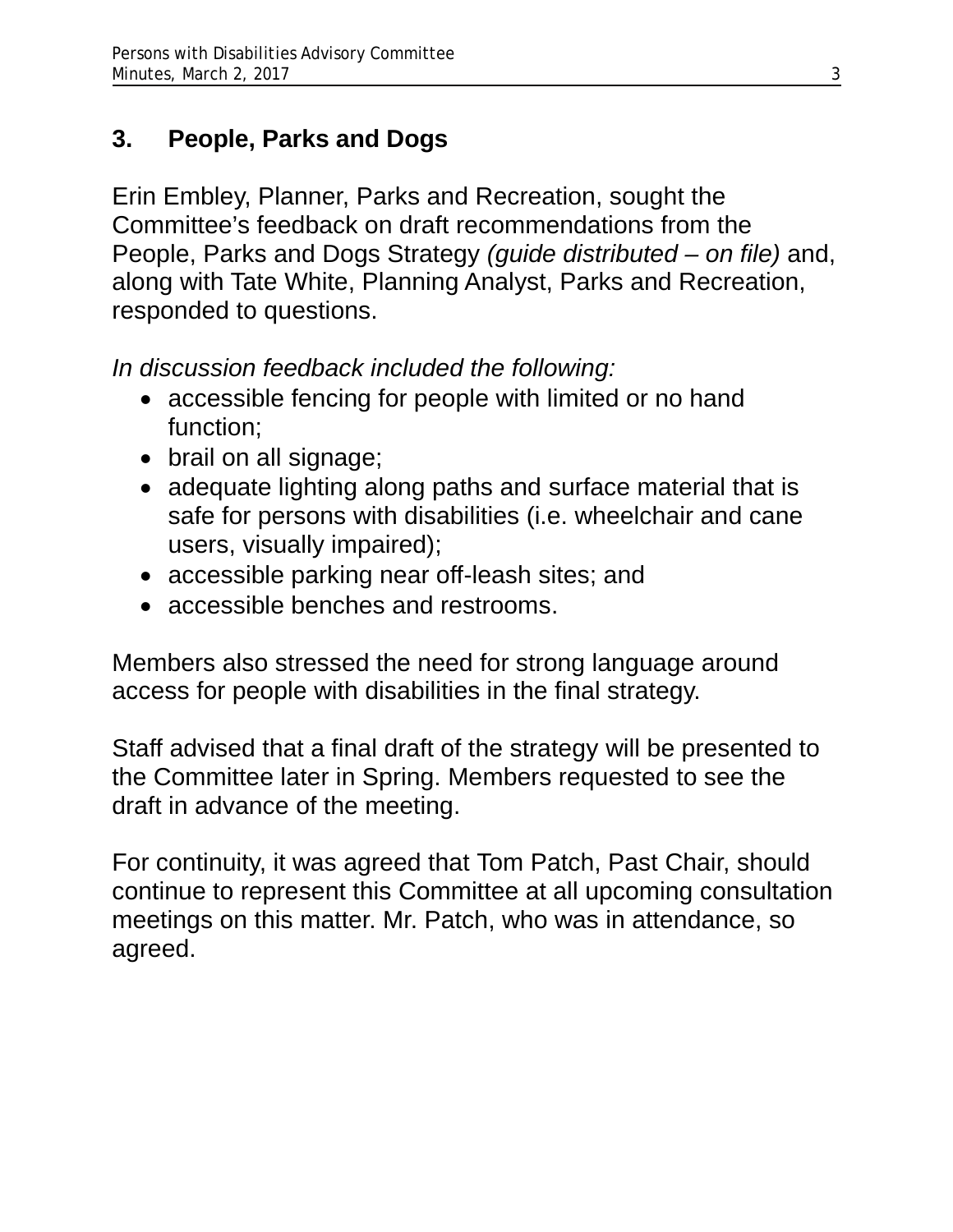## **Approval of Minutes**

MOVED by Tasia Alexis SECONDED by Varun Banthia

> THAT the Persons with Disabilities Advisory Committee approve the minutes from the meeting held January 12, 2017, as circulated.

CARRIED UNANIMOUSLY (Anita Rudolph absent for the vote)

### **Introductions**

At this point in the proceedings the Acting Chair opened a roundtable introduction.

### **1. Orientation**

This matter was postponed due to time contraints.

## **2. Committee Liaison Updates**

Robyn Newton, Staff Liaison, provided an overview on the City's Social Infrastructure Plan and sought the Committee's feedback through the "disabled lens". In discussion, members requested more time to review the plan. The Staff Liaison will forward more information.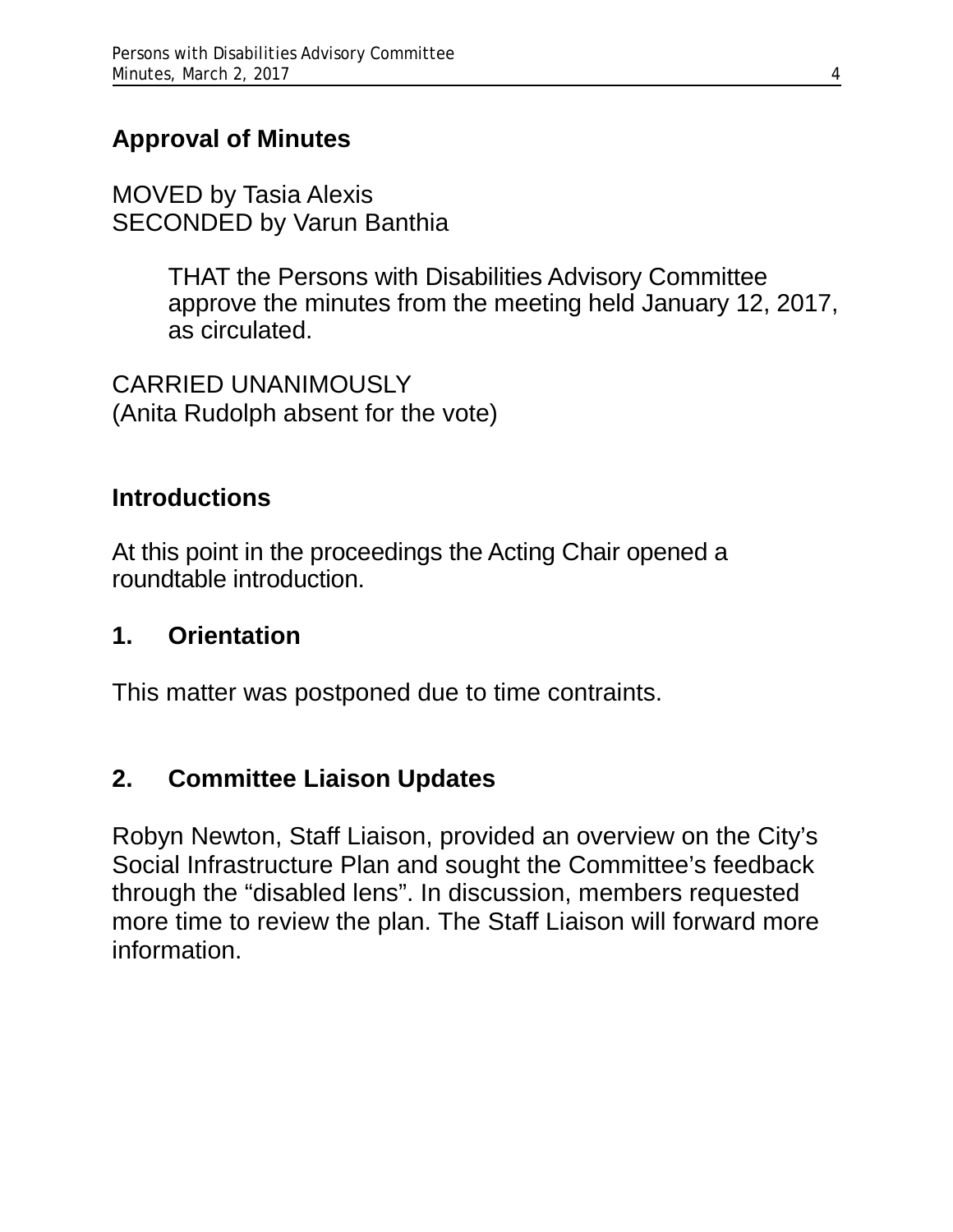## **4. New Business**

## **a) Current Sub-committees**

MOVED by Laura Mackenrot SECONDED by Tasia Alexis

> THAT the Persons with Disabilities Advisory Committee reenact the current Sub-committees until the next regular meeting on May 4, 2017.

CARRIED UNANIMOUSLY (Mary-Jo Fetterly absent for the vote)

In discussion, members agreed to forward background material on the current Sub-committees to the new members for their information prior to the next meeting.

It was also suggested the Committee seek input from new members on future sub-committees.

# **b) Meeting Schedule**

The Acting Chair proposed changes to the meeting schedule as follows:

- cancel the working session on April 6, 2017; and
- schedule a Special Meeting on April 6, 2017, to receive an update on a revised Rezoning Application for the Pearson-Dogwood site and propose recommendations.

In discussion, it was noted the Pearson-Dogwood rezoning application will likely go to public hearing before the Summer break or in early Fall leaving little time to provide input on the revised application.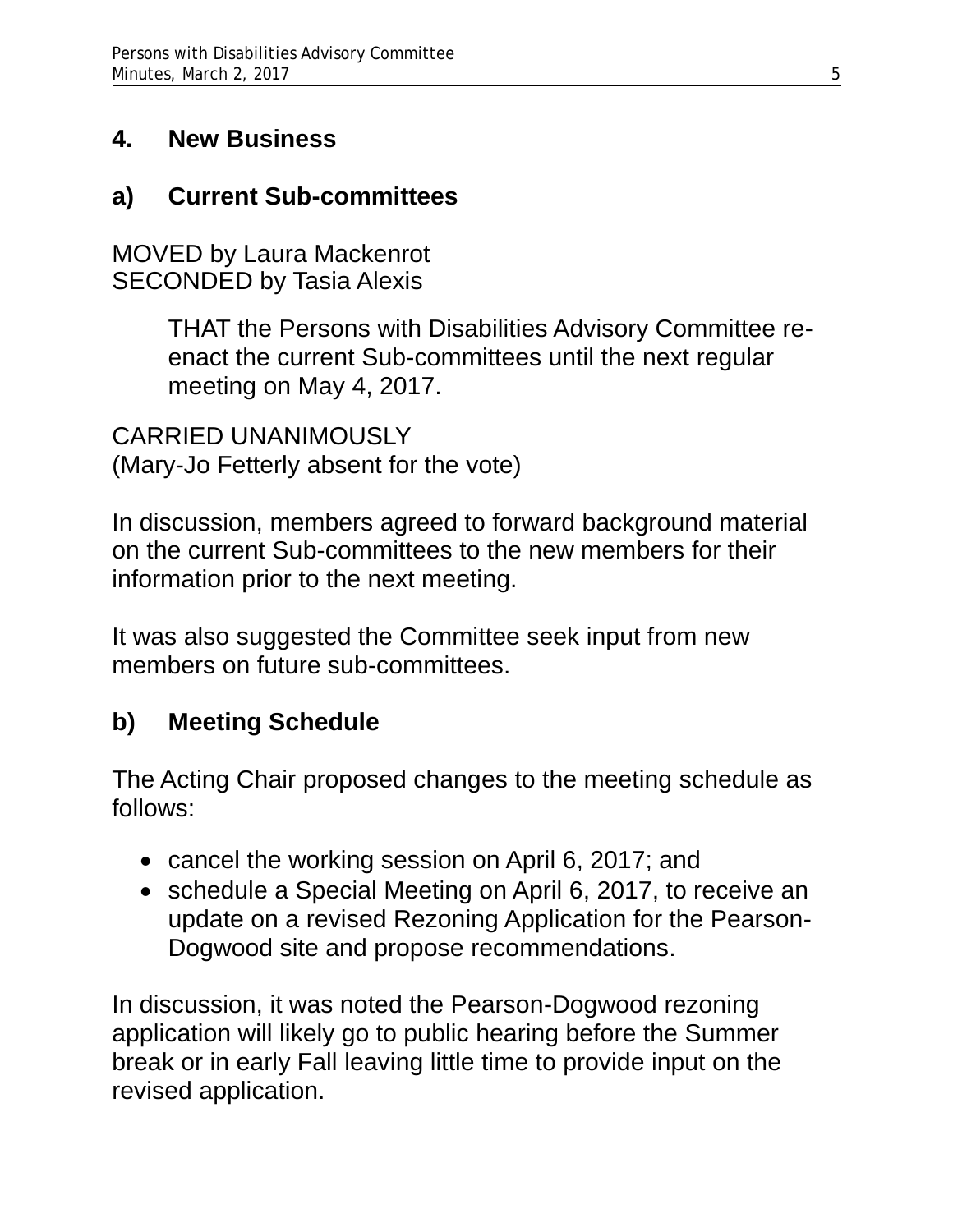Subsequently, the Committee agreed to the proposed changes to the meeting schedule and to distribute background information on the Pearson-Dogwood site to new members before the Special Meeting on April 6, 2017.

The Committee also agreed to schedule a working session before the Special Meeting on April 6, 2017, in order to provide an orientation to new members, and to change the time of all future meetings.

MOVED by Laura Mackenrot SECONDED by Tasia Alexis

- A. THAT the Persons with Disabilities Advisory Committee cancel the working session scheduled for April 6, 2017.
- B. THAT the Persons with Disabilities Advisory Committee schedule a Special meeting on April 6, 2017, to receive an update on a revised Rezoning Application for the Pearson-Dogwood site and propose recommendations.
- C. THAT the Persons with Disabilities Advisory Committee schedule a working session on March 30, 2017.
- D. THAT the Persons with Disabilities Advisory Committee revise the start time of all future meetings to begin at 5:30 pm and end at 7:30 pm.

CARRIED UNANIMOUSLY (Mary-Jo Fetterly absent for the vote)